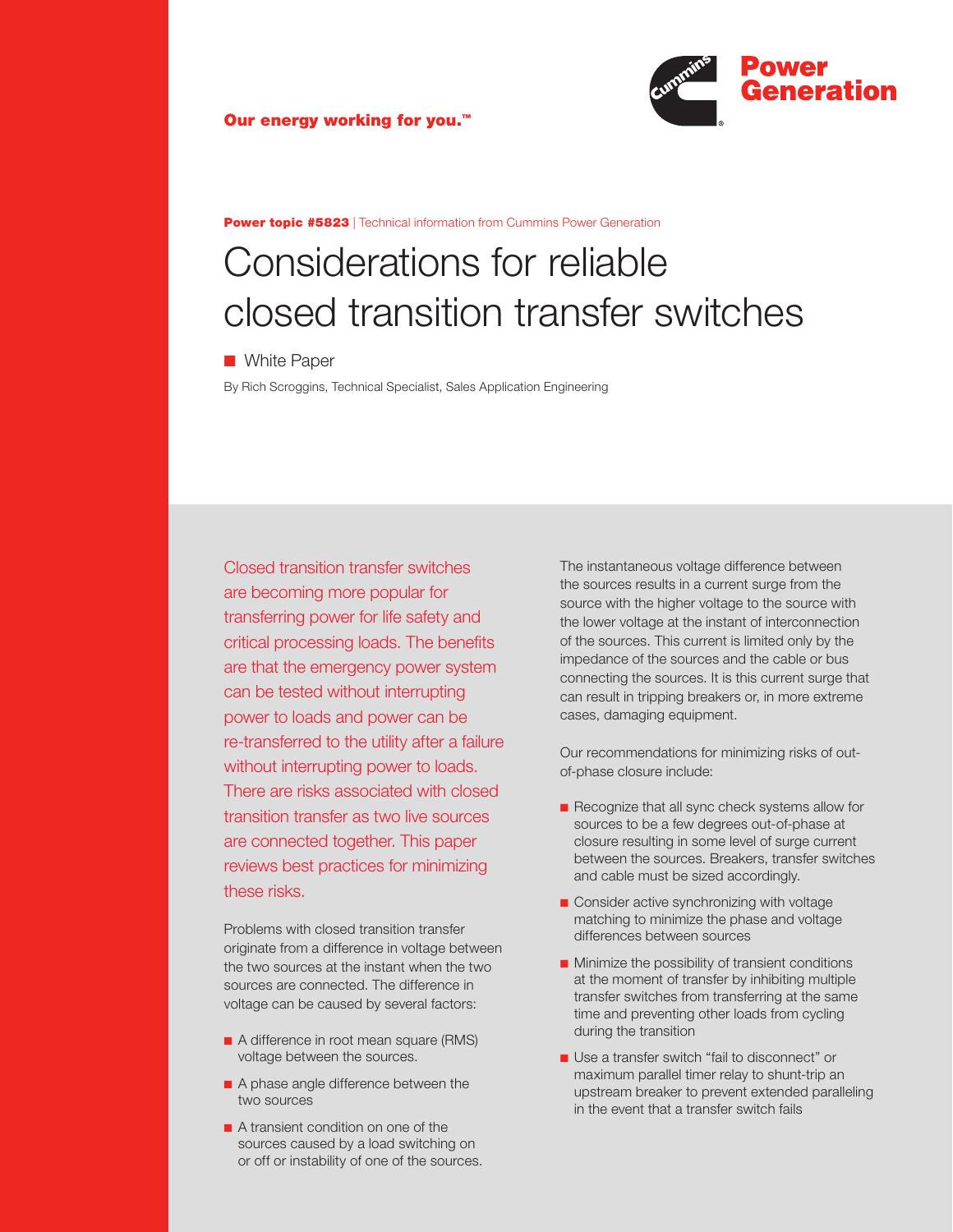### Phase Difference at Closure – How Much is Too Much?

Very rarely will two sources be exactly in sync at the instant that a switch or breaker closes the two sources together so it is reasonable to ask how far out-of-phase two sources can be and still have a reliable closed transition. IEEE 1547<sup>1</sup> allows generator sets or systems of paralleled generator sets between 1.5 and 10 MVA to be up to 10 degrees out of phase with the utility when closing to the grid, with higher phase difference limits for smaller systems.

Alternators typically can handle connecting to a source that is 10 degrees out-of-phase with it. For other equipment the answer depends on how much surge current the system can handle without tripping breakers or damaging equipment. To design a reliable system it is necessary to consider the magnitude of current that can flow between the sources at the instant of transfer.

The surge current will be proportional to the voltage difference between the phases divided by the total impedance in the system. Surge current can be modeled as:

### **Isurge = V diff / Zsystem**

where

 $V$  diff  $=$  the instantaneous voltage difference between the sources; and

 $Zsystem =$  the total impedance of the system

#### TWO SOURCES — 10 DEGREES OUT-OF-PHASE

Total system impedance is the sum of the subtransient reactance of the alternator, the impedance of the utility transformer and the impedance of the cable or bus connecting the sources. In many applications where a single standby generator set is backing up the utility the impedance at the instant of closure will be dominated by the subtransient reactance of the alternator, however a thorough analysis will include all of the sources of impedance in the calculation.

In our example we will use only the subtransient reactance of a single alternator. Note that in applications with paralleled generators the contribution to the current from all of the generator sets will need to be accounted for. This can be done by calculating an equivalent subtransient reactance for the paralleled generators according to the following equation:

### **Xd"equivalent = 1/(1/ Xd"gen1 + 1/ Xd"gen2 + …)**

Neglecting the reactance of the utility transformer results in a worst case scenario in terms of calculated surge current. With this assumption, surge current can be modeled as:

#### Isurge = V diff /Xd"

where

 $Xd'' =$  the subtransient reactance of the alternator. or the equivalent subtransient reactance of paralleled alternators



<sup>1</sup> IEEE 1547 Standard for Interconnecting Distributed Resources with Electric Power Systems 2003, Table 5.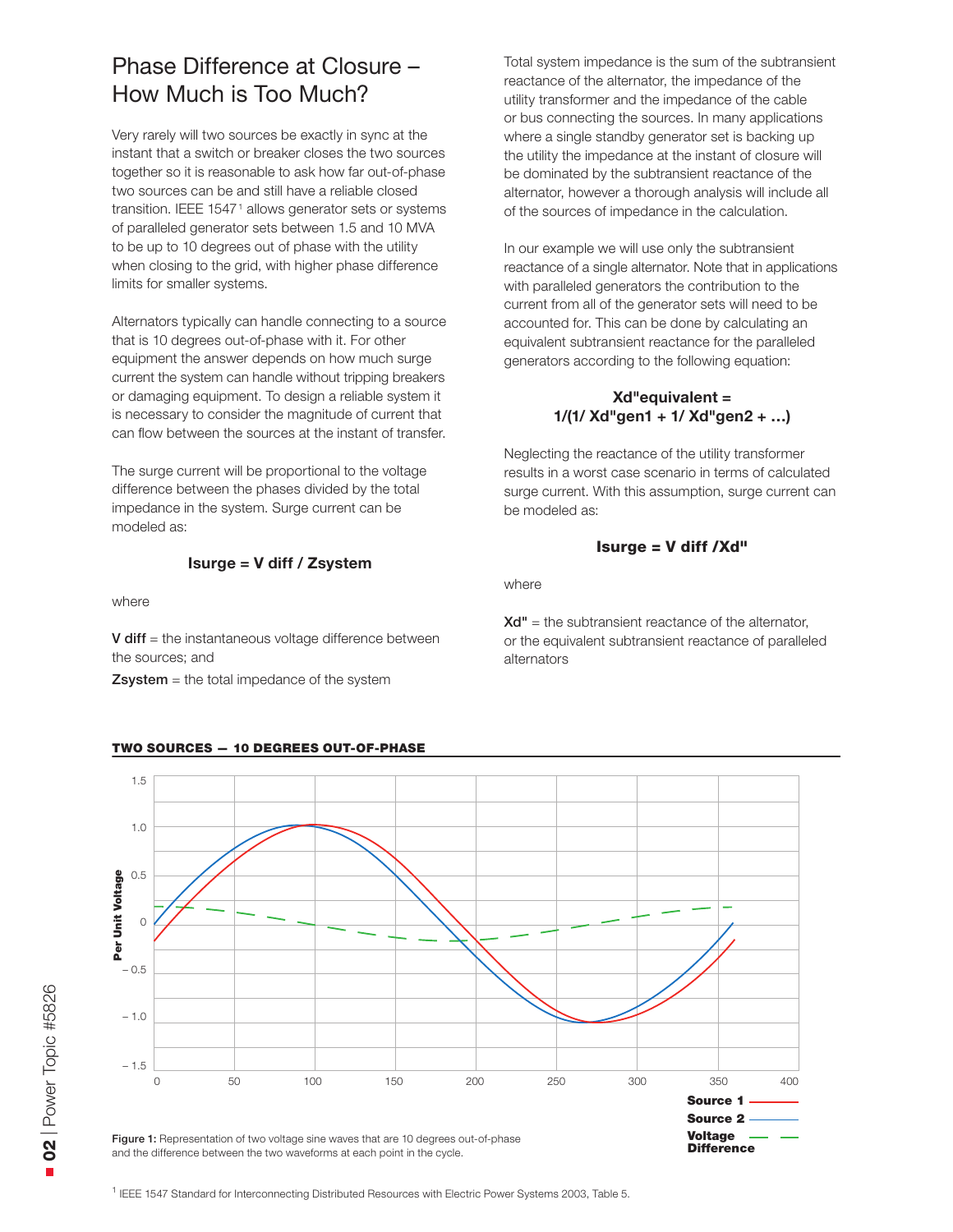If we assume that the RMS voltages of the two sources are identical and there are no other loads being switched at that moment then the instantaneous voltage difference between the sources will be a function of the phase difference between the sources at the moment in the cycle at which closure occurs. Figure 1 is a representation of two voltage sine waves that are 10 degrees out-of-phase and the difference between the two waveforms at each point in the cycle.

The dashed line represents the instantaneous voltage difference between the two sources. This line is also a sine wave at the same frequency as the two sources. The maximum voltage on this line is the worst case of what the differential voltage could be at the instant the two sources are paralleled. The equation for the worst case differential voltage is:

### **V diff (per unit) = 2\* sin(delta/2)**

where

 $delta$  = the phase angle difference between the sources in degrees (10 degrees in this case)

The worst case voltage in this case is 0.17 pu.

For example, if this is a 480V system and the two sources are 10 degrees out-of-phase we would have a worst case instantaneous voltage between the sources of 82 V (480\*.17 = 82 V). If these two sources were paralleled the voltage difference between them at the instant of closing could be as high as 82 V.

Is that voltage too high? That depends on how much current that causes to flow and whether the equipment in the circuit can handle it.

Consider a 2.5 MW generator set. To calculate how much current would flow we need to know the kVA rating and subtransient reactance of the alternator. This information is available on the alternator data sheet.

In the data sheet shown below (Figure 2) we see that the alternator has a subtransient reactance of 0.144 pu based on an alternator kVA rating of 3660 kVA.

Current resulting from the .17 per unit difference in voltage is given by:

### **Isurge = V diff /Xd"**

With **V diff** = .17 and  $Xd'' = .144$  the surge current  $Isurge = 1.2 pu$ .

| <b>ALTERNATOR DATA SHEET</b>                        |                      | <b>FRAME SIZE LVSI804T</b> |                  |             |          |                  |         |             |         |
|-----------------------------------------------------|----------------------|----------------------------|------------------|-------------|----------|------------------|---------|-------------|---------|
| <b>CHARACTERISTICS</b>                              |                      |                            |                  |             |          | 2-bearing weight |         |             |         |
| <b>WEIGHTS:</b>                                     |                      | Stator Assembly:           |                  | 8521 lb     |          |                  | 3865 kg | 8521 lb     | 3865 kg |
|                                                     |                      | Rotor Assembly:            |                  |             | 4392 lb  |                  | 1992 kg | 4546 lb     | 1926 kg |
|                                                     |                      | Complete Assembly:         |                  |             | 12912 lb |                  | 5857 kg | 12766 lb    | 5791 kg |
| <b>MAXIMUM SPEED:</b>                               |                      |                            |                  |             | 2250     | <b>RPM</b>       |         |             |         |
| <b>EXCITATION CURRENT:</b>                          |                      |                            | <b>Full Load</b> |             | 3.6      | Amps             |         |             |         |
| <b>INSULATION SYSTEM:</b>                           | Class H Throughout   |                            | No Load          |             | 0.86     | Amps             |         |             |         |
| <b>3 RATINGS</b>                                    | (0.8 power factor)   | 60 Hz<br>(winding no)      |                  |             |          |                  |         |             |         |
| (Based on specific temperature rise at 40°C ambient |                      | 416                        | 440              | 480         |          |                  |         | 380         |         |
| temperature)                                        |                      | (12)                       | (12)             | (12)        |          |                  |         | (13)        |         |
| 163°C Rise Ratings                                  | kW                   | 2792                       | 2952             | 3220        |          |                  |         | 2992        |         |
|                                                     | <b>kVA</b>           | 3490                       | 3690             | 4025        |          |                  |         | 3740        |         |
|                                                     |                      |                            |                  |             |          |                  |         |             |         |
| 150°C Rise Ratings                                  | kW                   | 2712                       | 2872             | 3132        |          |                  |         | 2904        |         |
|                                                     | <b>kVA</b>           | 3390                       | 3590             | 3915        |          |                  |         | 3630        |         |
| 125°C Rise Ratings                                  | kW                   | 2536                       | 2684             | 2928        |          |                  |         | 2720        |         |
|                                                     | <b>kVA</b>           | 3170                       | 3355             | 3660        |          |                  |         | 3400        |         |
|                                                     |                      |                            |                  |             |          |                  |         |             |         |
| 105°C Rise Ratings                                  | kW                   | 2328                       | 2464             | 2688        |          |                  |         | 2504        |         |
|                                                     | <b>kVA</b>           | 2910                       | 3080             | 3360        |          |                  |         | 3130        |         |
| 80°C Rise Ratings                                   | kW                   | 2080                       | 2200             | 2400        |          |                  |         | 2200        |         |
|                                                     | <b>kVA</b>           | 2600                       | 2750             | 3000        |          |                  |         | 2750        |         |
| <b>REACTANCES</b>                                   |                      |                            |                  |             |          |                  |         |             |         |
| (Based on full load at 125C Rise Rating)            | (per unit $\pm$ 10%) | 416<br>(12)                | 440<br>(12)      | 480<br>(12) |          |                  |         | 380<br>(13) |         |
| Synchronous                                         |                      | 3.113                      | 2.945            | 2.700       |          |                  |         | 2.900       |         |
| Transient                                           |                      | 0.227                      | 0.215            | 0.197       |          |                  |         | 0.214       |         |
| Subtransient                                        |                      | 0.166                      | 0.157            | 0.144       |          |                  |         | 0.158       |         |
| <b>Negative Sequence</b>                            |                      | 0.240                      | 0.227            | 0.208       |          |                  |         | 0.226       |         |
| Zero Sequence                                       |                      | 0.031                      | 0.029            | 0.027       |          |                  |         | 0.029       |         |

**Figure 2:** Alternator Data Sheet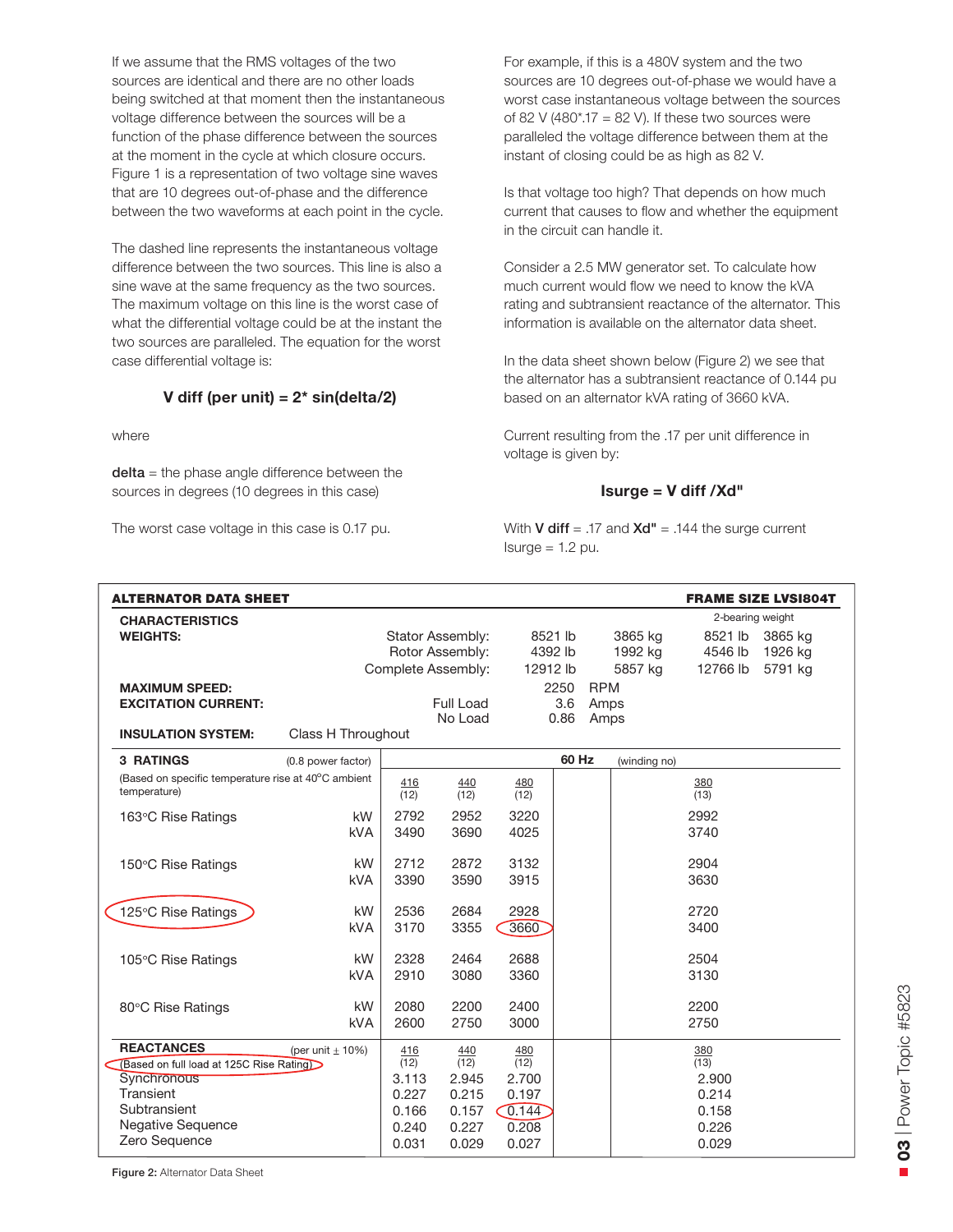To convert the per unit current to amps we use the following:

### **Iamps = Ipu \* alternator kVA rating/ (√(3) \* 480) = 5329 amps (RMS)**

*(Note that in a thorough analysis the reactance of the transformer would be added to the subtransient reactance of the generator or the equivalent subtransient reactance of paralleled generators. Keep in mind that when adding per unit quantities it is necessary that the per unit values for the alternators and transformer are based on the same base kVA rating.)*

Whether this level of surge current can damage equipment or trip a breaker depends on the equipment through which the current is flowing. Circuit breakers typically have their instantaneous trip current set to 7-10 times the long time-trip setting. The surge will only last for one or two cycles so as long as the level of surge current is not in the instantaneous trip range of the breaker, the breaker will not trip. Keep in mind that if the breaker is a current-limiting breaker designed to trip in the first half cycle of a fault this will have to be considered.

Transfer switches listed to UL 1008 are subjected to an overload test in which they repeatedly open and close into 6 times rated current and maintain that current for 10 electrical cycles (167 msec) on each iteration and continue to function at rated load after the test. A transfer switch is capable of operating when exposed to surge current within 6 times its rating.

In our example above, if the load is transferred by a 2000 amp transfer switch protected by 2000 amp breakers, the maximum current surge is less than three times the long time-trip rating of the breaker and less than three times the full load current rating of the transfer switch. This will not cause a problem for the switch or the breakers. However, if this load were being transferred by a 400 amp transfer switch protected by 400 amp breakers located lower in the system there is now a chance that the current surge will trip one of breakers.

Surge current generated by an instantaneous phase difference between sources at transfer must be considered in the design of the system. Equipment must be sized to handle the surge current. Where this is not practical open transition switches should be used. Loads that can not tolerate a momentary interruption in service should be fed by a UPS.

### Passive Synchronizing Systems

Closed transition transfer switches have successfully used passive synchronizing systems in many applications. Transfer switches use a sync check function for initiating closure to the oncoming source when the two sources are in-phase. There are two basic algorithms used by sync check systems: a permissive window algorithm and a predictive algorithm.

A permissive window algorithm is commonly used in both active and passive synchronizing systems. The sync check system measures the voltage, frequency and phase difference between the two sources. When the three parameters are within some pre-defined limits the sources are said to be within a "permissive window". When the sources have been in the permissive window for some pre-set period of time the controller closes to the oncoming source. The required time in the permissive window is typically set to 0.1 to 0.2 seconds for passive synchronizing systems and 0.5 seconds for active synchronizing systems.

A predictive algorithm operates similar to a sync check system except that rather than waiting for the two sources to be in a permissive window for some period of time it measures the rate of change of the phase angle difference between the two sources and calculates an "optimum phase angle" at which to initiate closure so that at the instant the switch closes the two sources are as close to in-phase as possible.

Both types of algorithms have been used successfully. Generally speaking the permissive window algorithm is more robust because the predictive algorithm is susceptible to transients on the voltage sources which could skew the calculation of the optimum phase angle.

In many applications a slight frequency difference known as a "slip frequency" is imposed between the sources to make sure that they will come into sync with each other at a controlled rate. A slip frequency of 0.1 Hz has been used effectively.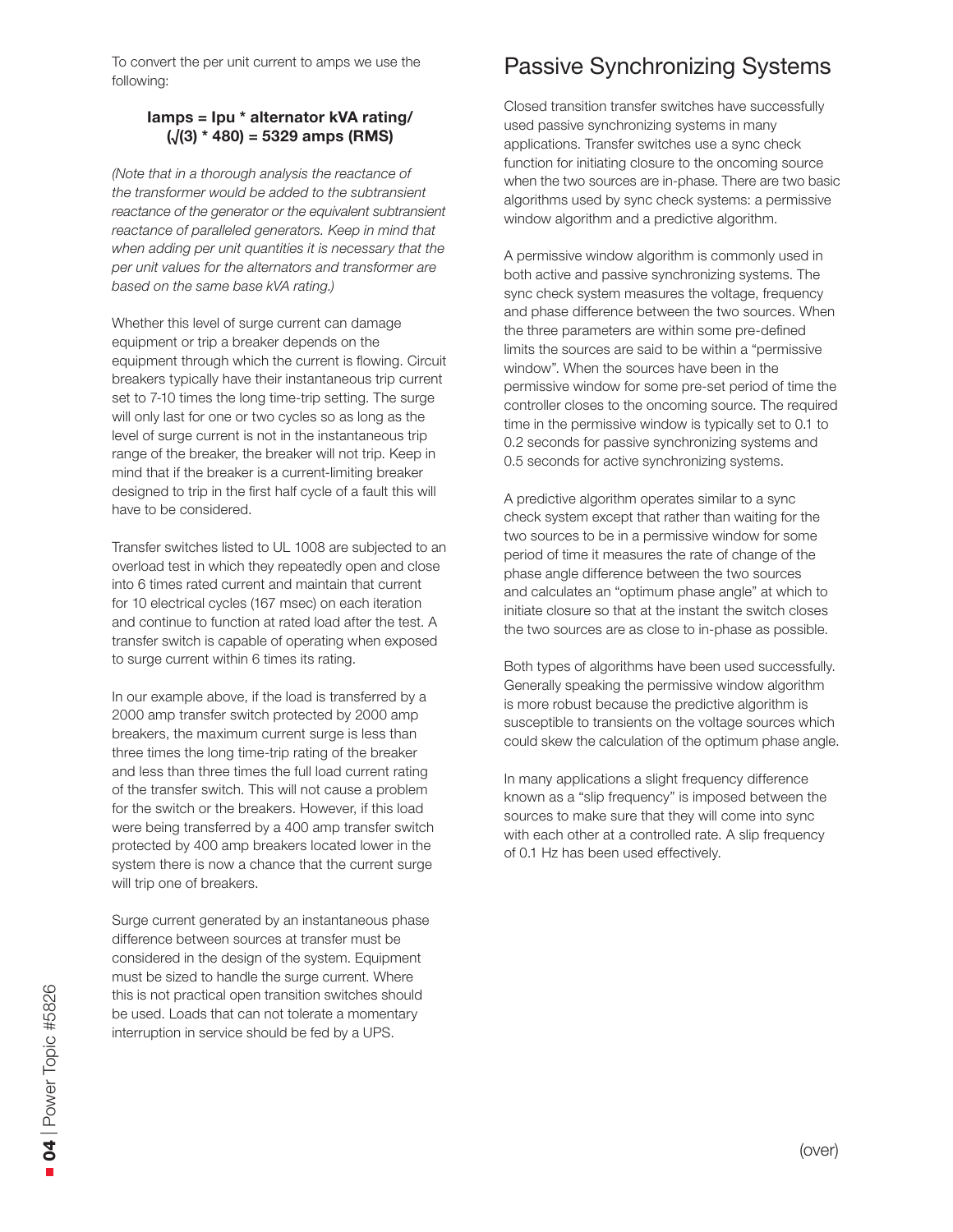

#### Figure 3: Active synchronizer with voltage matching

### Active Synchronizing

Active synchronizing is the process of adjusting the engine governor to bring the waveform into phase with the utility waveform. Many synchronizing systems will also include a voltage matching function, in which the generator sets will adjust the voltage regulator to drive the generator voltage level to match the utility voltage level. The voltage matching function is important in applications where the voltage on the utility transformer varies with load.

Figure 3 represents a generator waveform coming into phase with a utility waveform using an active synchronizer with voltage matching. Note that the utility waveform is constant and the synchronizer drives the generator set waveform in to sync with the utility. The voltage matching function forces the generator voltage to be at the same level us the utility voltage.

The synchronizer will hold the generator in sync with the utility until the synchronizer is turned off unless a sudden load change causes a frequency change. Load changes on a system bus cause a sudden change in phase angle difference as frequency surges or sags in response to the load transient. This can cause the two sources to momentarily be out of sync until the synchronizer forces them back into synchronization. This is why for systems with multiple closed transition transfer switches best practice is to only allow one switch to transfer at a time. With an active phase lock loop synchronizer the time to synchronize is relatively short and reliable so timing between switch operations need not be long.

### Transfer and Re-transfer Inhibit

It is common for changes in load on a generator set to cause sudden changes in the voltage and in the phase angle relationship between two sources that have been synchronized. For this reason the possibility of load transients at the moment of transfer should be minimized. For systems with multiple transfer switches best practice is to allow only one switch to transfer at a time. This can best be achieved by either staggering transfer time delays or by using the transfer and retransfer inhibit functions.

The inhibit functions are used to prevent transfer to either the emergency source (transfer inhibit) or the normal source (re-transfer inhibit). When transferring loads with closed transition transfer switches, at any given time only one transfer switch should be allowed to transfer.

The inhibit function can be controlled by a master control used in conjunction with a paralleling system. All switches initially are inhibited from transferring and the master releases the inhibit on one switch at a time.

#### TWO CLOSED TRANSITION TRANSFER SWITCHES